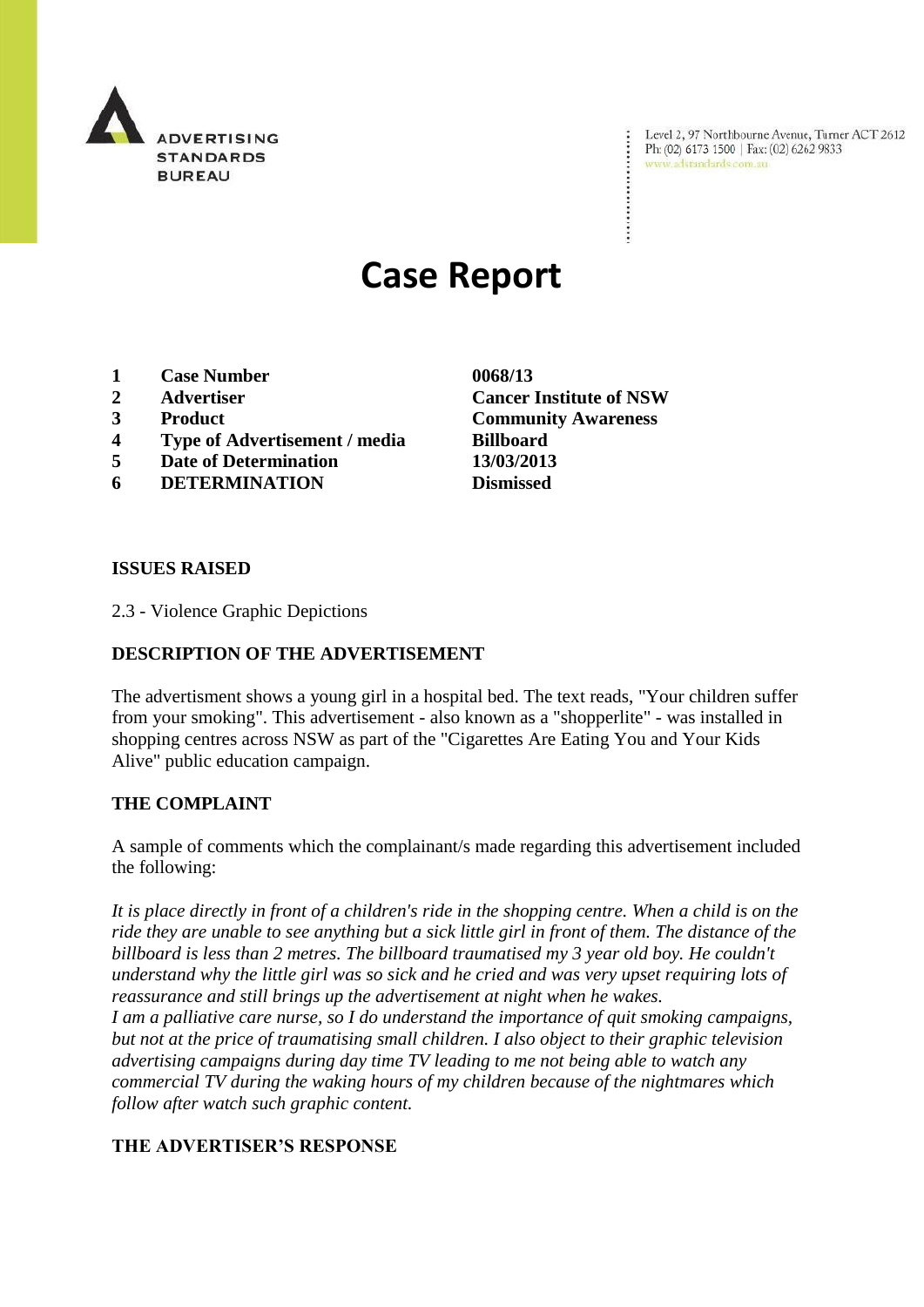Comments which the advertiser made in response to the complainant/s regarding this advertisement include the following:

*Thank you for your email dated 20 February 2013 regarding the Cancer Institute NSW's Cigarettes Are Eating You and Your Kids Alive public education campaign. Cigarettes Are Eating You and Your Kids Alive was developed in 2009, and has aired previously in 2009 and 2010. The most recent run of this campaign (to which this complaint refers) was from December 2012-February 2013. The original creative for this campaign was developed by the New York City Department of Health and Mental Hygiene, and was subsequently adapted for use in Australia.*

*Tobacco is the largest cause of preventable death and disease in our community. Smoking increases the risk of many cancers and 20% of all cancer deaths in NSW are caused by smoking. The cost to the NSW community as a result of tobacco smoking in 2006-07 was estimated conservatively at \$8.4billion. However, it has been estimated that for every \$1 spent on tobacco control programs to date, \$2 has been saved on health care. Total economic returns of tobacco control programs are estimated to exceed expenditure by at least 50 to 1. While NSW has seen a significant decline in smoking prevalence, 14.8% of adults in NSW still smoke.*

*The main objectives of Cigarettes Are Eating You and Your Kids Alive are to increase awareness of the health consequences caused by environmental tobacco smoke (second-hand smoke), particularly to children, and to motivate smokers to quit.*

*The advertisement referred to in the complaint is an ambient venue advertisement, which shows a young girl in a hospital bed. It features the caption "Your Children Suffer from Your Smoking" and shows the logos for two important smoking cessation services available for smokers (www.icanquit.com.au and the NSW Quitline). This advertising element – also known as a "shopperlite" - was installed in shopping centres across NSW as part of the campaign.*

*While the image in this advertisement may be confronting – particularly for parents who smoke – it is not intended to cause alarm and distress. It is important to inform adult smokers of the causal relationship between their smoking and health risks for children, which include low birth weight, Sudden Infant Death Syndrome (SIDS), serious respiratory problems and middle ear infection. These health risks are cited in the television commercial that aired as part of this campaign, and this message is reinforced by advertising elements such as the shopperlite ads. The call to action encourages smokers to access the support services available to aid them in quitting smoking.*

*Trying to change behaviours where addiction is involved is an enormous challenge. We know from research that it is important to demonstrate to smokers that their smoking can have serious health consequences for themselves and others, and that there is an immediate need for them to quit. As with all Cancer Institute NSW campaigns, research insights such as this informed the initial creative approach when developing Cigarettes Are Eating You and Your Kids Alive.*

*Cigarettes Are Eating You and Your Kids Alive has performed strongly against evaluation objectives in the past. The campaign shows effectiveness in motivating smokers to make a quit attempt; during the 2010 campaign run 57% of smokers agreed that they want to stop smoking now or sometime in the future. Also in 2010, evaluation results showed that 79% of those who viewed the ad agreed that the campaign made them stop and think. During campaign runs in 2009 and 2010, the NSW Quitline weekly call volume increased to 150%- 200% of baseline call volume, suggesting a strong response to the take-out message regarding support services.*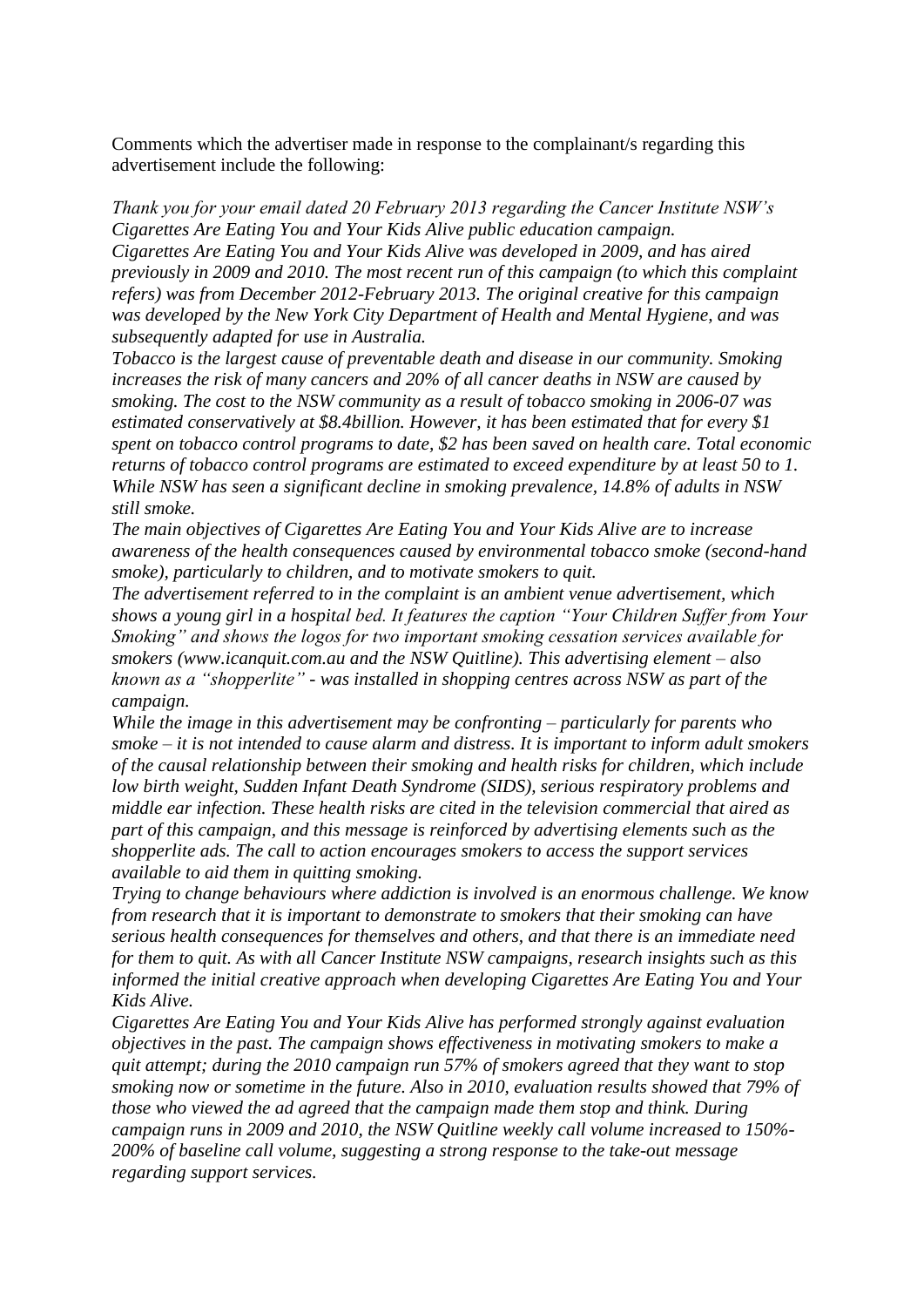*Since 2003 NSW has experienced a 6.7% decline in smoking prevalence, representing approximately 156,000 fewer smokers. This decline in smoking can in part be attributed to increased funding of tobacco control, including tobacco control public education campaigns. To sustain this level of decline, it is necessary to continue to prompt and remind smokers of the need to quit through campaigns such as Cigarettes Are Eating You and Your Kids Alive. I sincerely hope that the Advertising Standards Bureau will appreciate that this campaign is helping to educate smokers on the dangers of smoking. By quitting now, smokers can significantly decrease their risk and their children's risk of smoking-caused diseases, and make a positive change to improve their health.*

*Should you have any further questions, please don't hesitate to contact me.*

### **THE DETERMINATION**

The Advertising Standards Board ("Board") considered whether this advertisement breaches Section 2 of the Advertiser Code of Ethics (the "Code").

The Board noted the complainants' concerns that the advertisement features graphic imagery which is not appropriate for broadcast where children can see it.

The Board viewed the advertisement and noted the advertiser's response.

The Board considered whether the advertisement was in breach of Section 2.3 of the Code. Section 2.3 of the Code states: "Advertising or Marketing Communications shall not present or portray violence unless it is justifiable in the context of the product or service advertised".

The Board noted that the advertisement features a young girl asleep in a hospital bed. She has breathing apparatus to assist her and her arm appears to have been partially amputated. The text reads, "Your children suffer from your smoking."

The Board noted that in the past it has considered complaints relating to advertisements for anti-smoking campaigns, (such as 0056/13 and 0058/13) which have also contained confronting and sometimes graphic imagery. The Board has consistently stated that a higher level of graphic imagery is recognised as being justifiable in public education campaigns, because of the important public health and safety messages that they are intended to convey, and further, that such compelling detail and ''shock'' may be necessary to be effective in these types of advertisements.